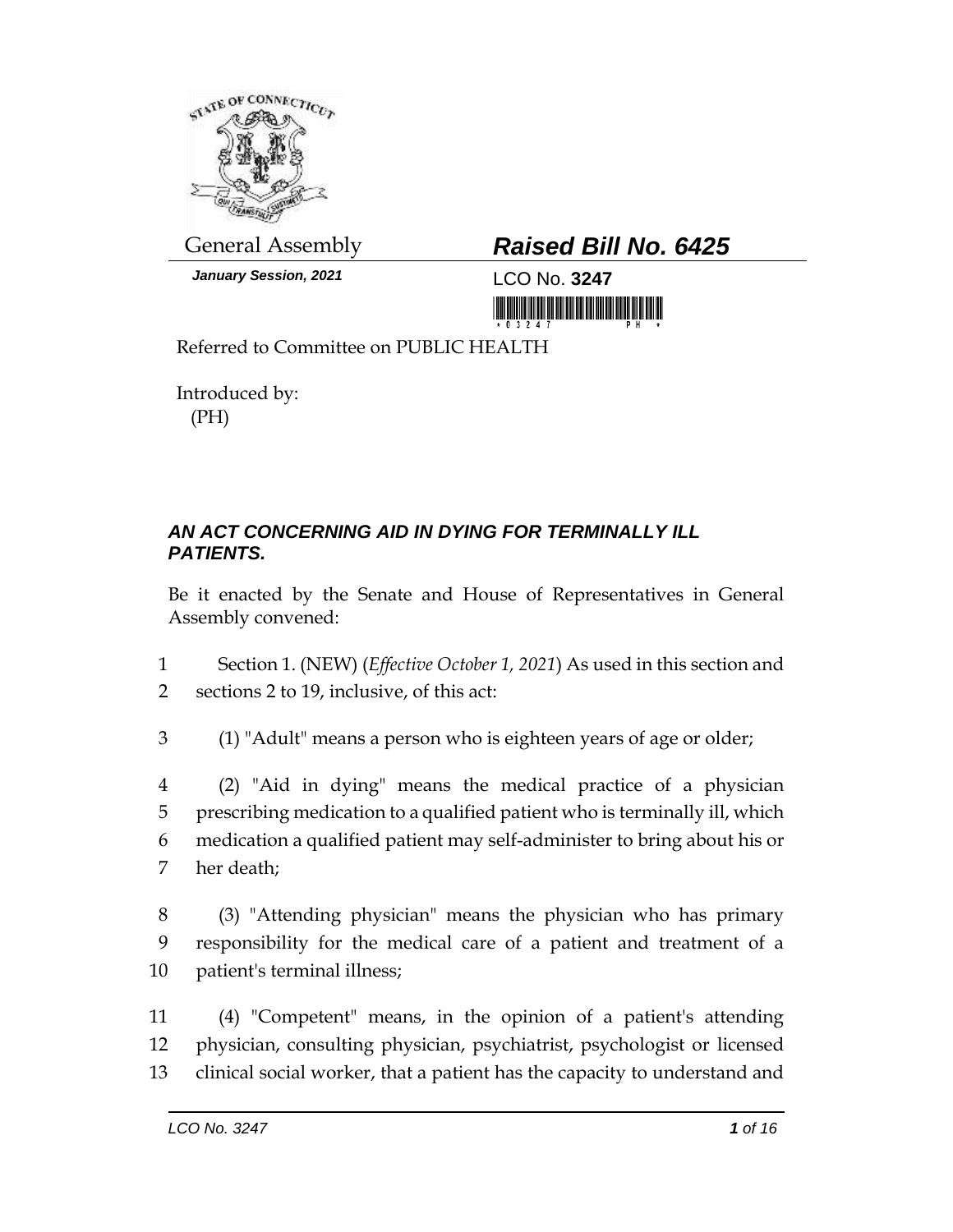acknowledge the nature and consequences of health care decisions, including the benefits and disadvantages of treatment, to make an informed decision and to communicate such decision to a health care provider, including communicating through a person familiar with a patient's manner of communicating;

 (5) "Consulting physician" means a physician other than a patient's attending physician who is qualified by specialty or experience to make a professional diagnosis and prognosis regarding a patient's terminal illness;

 (6) "Counseling" means one or more consultations as necessary between a psychiatrist, psychologist or licensed clinical social worker and a patient for the purpose of determining that a patient is competent and not suffering from depression or any other psychiatric or psychological disorder that causes impaired judgment;

 (7) "Health care provider" means a person licensed, certified or otherwise authorized or permitted by the laws of this state to administer health care or dispense medication in the ordinary course of business or practice of a profession, including, but not limited to, a physician, psychiatrist, psychologist or pharmacist;

 (8) "Health care facility" means a hospital, residential care home, nursing home or rest home, as such terms are defined in section 19a-490 of the general statutes;

 (9) "Informed decision" means a decision by a qualified patient to request and obtain a prescription for medication that the qualified patient may self-administer for aid in dying, that is based on an understanding and acknowledgment of the relevant facts and after being fully informed by the attending physician of: (A) The qualified patient's medical diagnosis and prognosis; (B) the potential risks associated with self-administering the medication to be prescribed; (C) the probable result of taking the medication to be dispensed or prescribed; and (D) the feasible alternatives to aid in dying and health care treatment options, including, but not limited to, palliative care;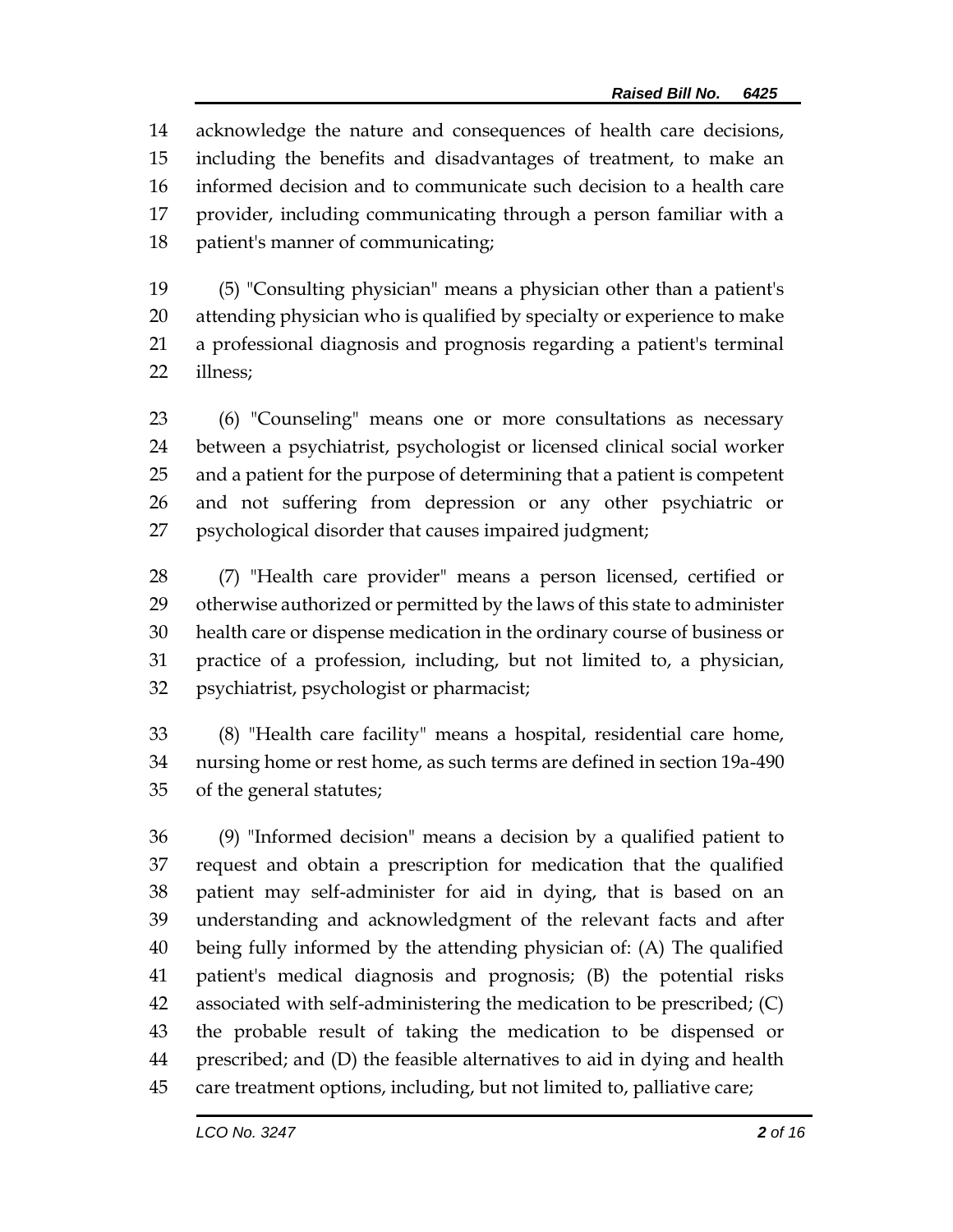(10) "Licensed clinical social worker" means a person who has been licensed as a clinical social worker pursuant to chapter 383b of the general statutes;

 (11) "Medically confirmed" means the medical opinion of the attending physician has been confirmed by a consulting physician who has examined the patient and the patient's relevant medical records;

 (12) "Palliative care" means health care centered on a seriously ill patient and such patient's family that (A) optimizes a patient's quality of life by anticipating, preventing and treating a patient's suffering throughout the continuum of a patient's terminal illness, (B) addresses the physical, emotional, social and spiritual needs of a patient, (C) facilitates patient autonomy, patient access to information and patient choice, and (D) includes, but is not limited to, discussions between a patient and a health care provider concerning a patient's goals for treatment and appropriate treatment options available to a patient, including hospice care and comprehensive pain and symptom management;

(13) "Patient" means a person who is under the care of a physician;

 (14) "Pharmacist" means a person licensed to practice pharmacy pursuant to chapter 400j of the general statutes;

 (15) "Physician" means a person licensed to practice medicine and surgery pursuant to chapter 370 of the general statutes;

 (16) "Psychiatrist" means a physician specializing in psychiatry and licensed pursuant to chapter 370 of the general statutes;

 (17) "Psychologist" means a person licensed to practice psychology pursuant to chapter 383 of the general statutes;

 (18) "Qualified patient" means a competent adult who is a resident of this state, has a terminal illness and has satisfied the requirements of this section and sections 2 to 9, inclusive, of this act, in order to obtain aid in dying;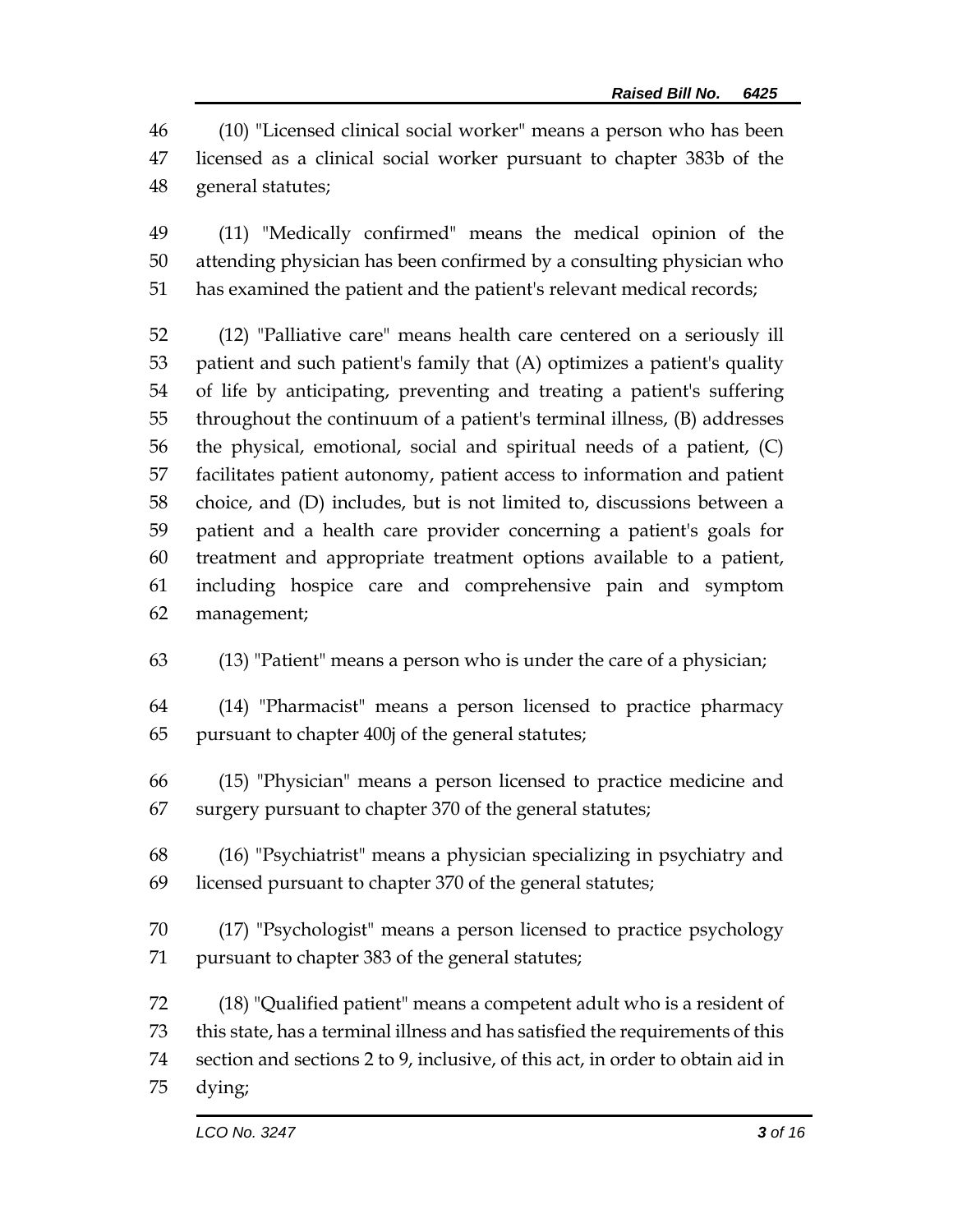(19) "Self-administer" means a qualified patient's voluntary, conscious and affirmative act of ingesting medication; and

 (20) "Terminal illness" means the final stage of an incurable and irreversible medical condition that an attending physician anticipates, within reasonable medical judgment, will produce a patient's death within six months.

 Sec. 2. (NEW) (*Effective October 1, 2021*) (a) A patient who (1) is an adult, (2) is competent, (3) is a resident of this state, (4) has been determined by such patient's attending physician to have a terminal illness, and (5) has voluntarily expressed his or her wish to receive aid in dying, may request aid in dying by making two oral requests and one written request to such patient's attending physician pursuant to sections 3 and 4 of this act.

 (b) No person, including, but not limited to, an agent under a living will, an attorney-in-fact under a durable power of attorney, a guardian, or a conservator, may act on behalf of a patient for purposes of this section, section 1 or sections 3 to 19, inclusive, of this act.

 Sec. 3. (NEW) (*Effective October 1, 2021*) (a) A patient wishing to receive aid in dying shall make two oral requests and one written request to such patient's attending physician. A patient's second oral request for aid in dying shall be made not earlier than fifteen days after the date on which a patient makes the first oral request. A valid written request for aid in dying under sections 1 and 2 of this act and sections 4 to 19, inclusive, of this act shall be in substantially the form set forth in section 4 of this act and shall be signed and dated by the patient. A written request shall be witnessed by at least two persons in the presence of the patient. Each person serving as a witness shall attest, in writing, that to the best of his or her knowledge and belief (1) the patient appears to be of sound mind, and (2) the patient is acting voluntarily and not being coerced to sign the request.

 (b) Any patient's act of requesting aid in dying or a qualified patient's self-administration of medication prescribed for aid in dying shall not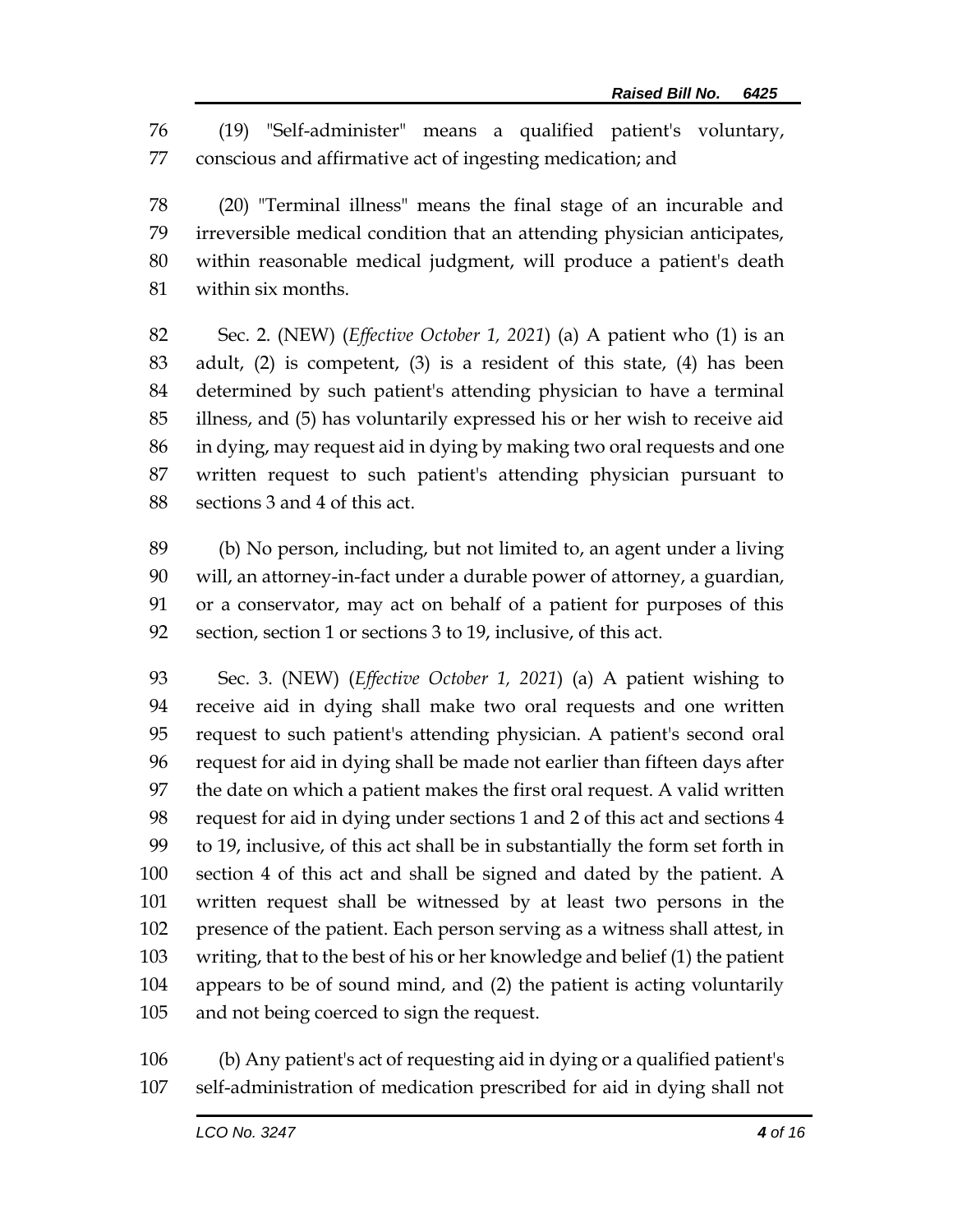provide the sole basis for appointment of a conservator or guardian for such patient or qualified patient.

 Sec. 4. (NEW) (*Effective October 1, 2021*) A written request for aid in dying as authorized by this section, sections 1 to 3, inclusive, of this act and sections 5 to 19, inclusive, of this act shall be in substantially the following form:

### REQUEST FOR MEDICATION TO AID IN DYING

I, .…, am an adult of sound mind.

116 I am a resident of the State of Connecticut.

 I am suffering from …., which my attending physician has determined is an incurable and irreversible medical condition that will, within reasonable medical judgment, result in death within six months from the date on which this document is executed. This diagnosis of a terminal illness has been medically confirmed by another physician.

 I have been fully informed of my diagnosis, prognosis, the nature of medication to be dispensed or prescribed to aid me in dying, the potential associated risks, the expected result, feasible alternatives to aid in dying and additional health care treatment options, including palliative care and the availability of counseling with a psychologist, psychiatrist or licensed clinical social worker.

 I request that my attending physician dispense or prescribe medication that I may self-administer for aid in dying. I authorize my attending physician to contact a pharmacist to fill the prescription for such medication, upon my request.

### INITIAL ONE:

 …. I have informed my family of my decision and taken family opinions into consideration.

…. I have decided not to inform my family of my decision.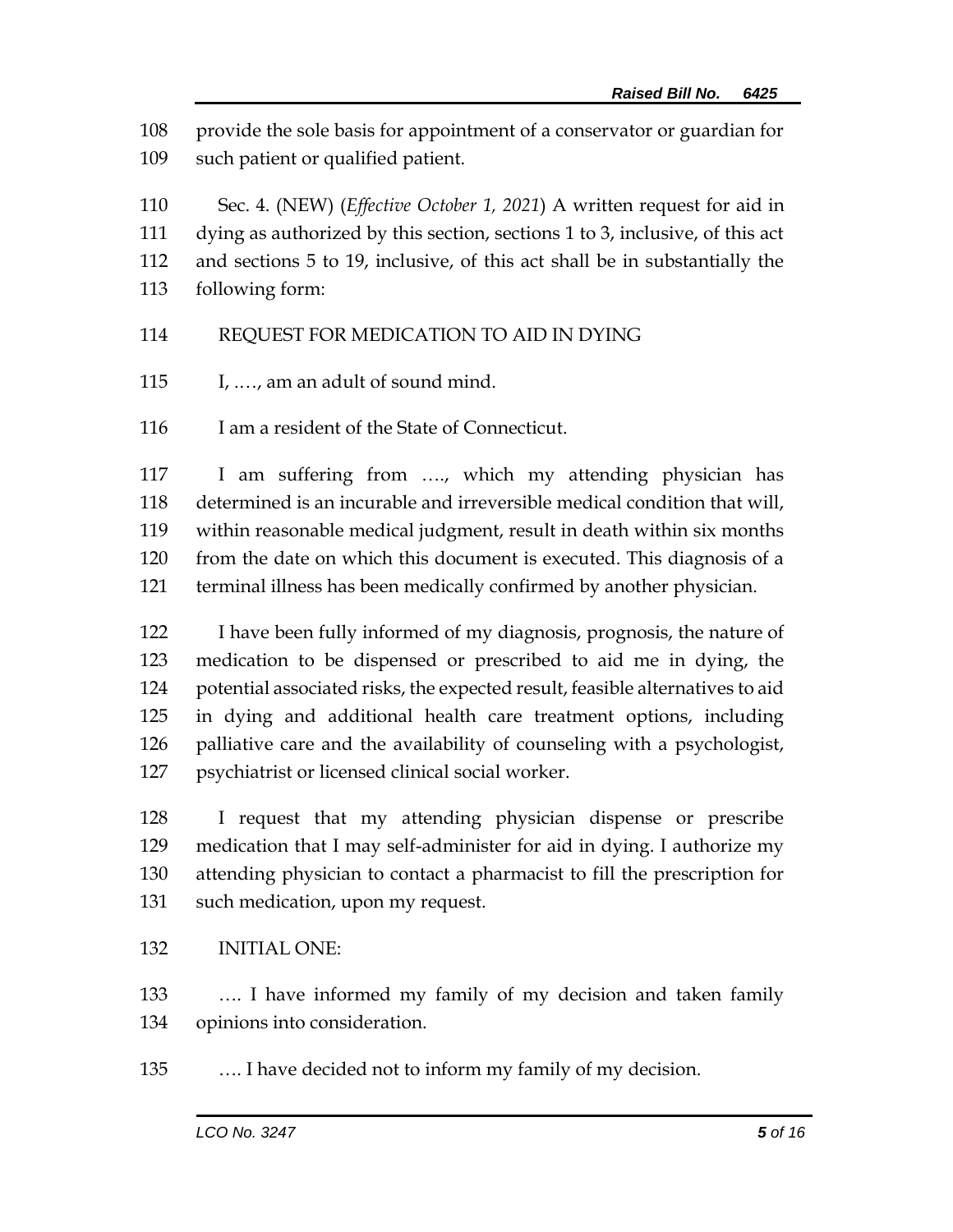| 136                             | I have no family to inform of my decision.                                                                                                                                                                                                                                                                       |
|---------------------------------|------------------------------------------------------------------------------------------------------------------------------------------------------------------------------------------------------------------------------------------------------------------------------------------------------------------|
| 137                             | I understand that I have the right to rescind this request at any time.                                                                                                                                                                                                                                          |
| 138<br>139<br>140<br>141<br>142 | I understand the full import of this request and I expect to die if and<br>when I take the medication to be dispensed or prescribed. I further<br>understand that although most deaths occur within one hour, my death<br>may take longer and my attending physician has counseled me about<br>this possibility. |
| 143<br>144                      | I make this request voluntarily and without reservation, and I accept<br>full responsibility for my decision to request aid in dying.                                                                                                                                                                            |
| 145                             | Signed:                                                                                                                                                                                                                                                                                                          |
| 146                             | Dated:                                                                                                                                                                                                                                                                                                           |
| 147                             | <b>DECLARATION OF WITNESSES</b>                                                                                                                                                                                                                                                                                  |
| 148<br>149                      | By initialing and signing below on the date the person named above<br>signs, I declare that:                                                                                                                                                                                                                     |
| 150                             | Witness 1  Witness 2                                                                                                                                                                                                                                                                                             |
| 151                             | Initials  Initials                                                                                                                                                                                                                                                                                               |
| 152<br>153                      | 1. The person making and signing the request is personally known<br>to me or has provided proof of identity;                                                                                                                                                                                                     |
| 154<br>155                      | 2. The person making and signing the request signed this request<br>in my presence on the date of the person's signature;                                                                                                                                                                                        |
| 156<br>157                      | 3. The person making the request appears to be of sound mind<br>and not under duress, fraud or undue influence.                                                                                                                                                                                                  |
| 158                             | Printed Name of Witness 1                                                                                                                                                                                                                                                                                        |
| 159                             | Signature of Witness 1  Date                                                                                                                                                                                                                                                                                     |
| 160                             | Printed Name of Witness 2                                                                                                                                                                                                                                                                                        |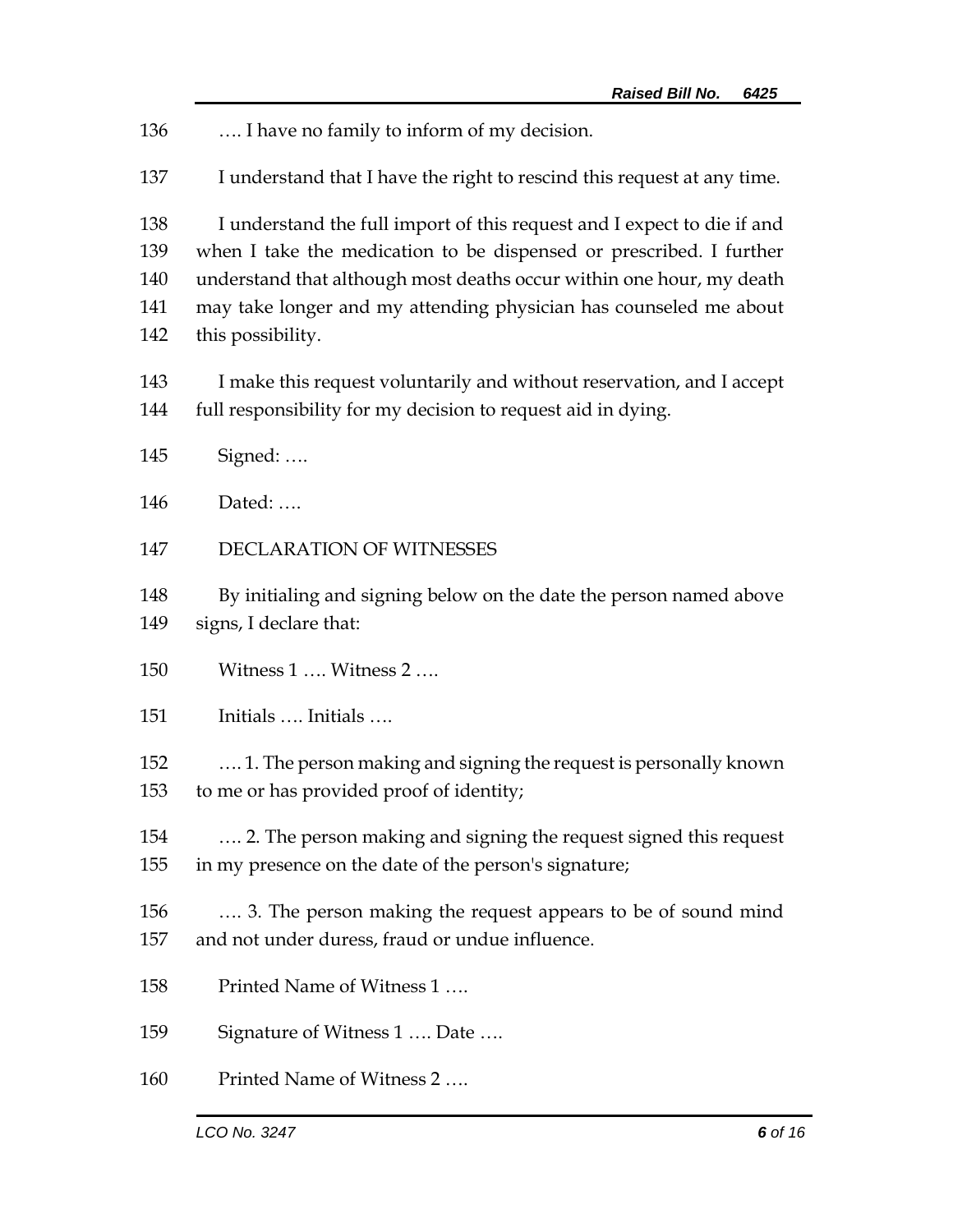161 Signature of Witness 2 .... Date ....

 Sec. 5. (NEW) (*Effective October 1, 2021*) (a) A qualified patient may rescind his or her request for aid in dying at any time and in any manner without regard to his or her mental state.

 (b) An attending physician shall offer a qualified patient an opportunity to rescind his or her request for aid in dying at the time such patient makes a second oral request for aid in dying to the attending physician.

 (c) No attending physician shall dispense or prescribe medication for aid in dying without the attending physician first offering the qualified patient a second opportunity to rescind his or her request for aid in dying.

 Sec. 6. (NEW) (*Effective October 1, 2021*) When an attending physician receives a patient's first oral request for aid in dying made pursuant to sections 2 to 4, inclusive, of this act, the attending physician shall:

176 (1) Make a determination that the patient  $(A)$  is an adult,  $(B)$  has a terminal illness, (C) is competent, and (D) has voluntarily requested aid in dying. Such determination shall not be made solely on the basis of age, disability or any specific illness;

 (2) Require the patient to demonstrate residency in this state by presenting: (A) A Connecticut driver's license; (B) a valid voter registration record authorizing the patient to vote in this state; or (C) any other government-issued document that the attending physician reasonably believes demonstrates that the patient is a current resident of this state;

 (3) Ensure that the patient is making an informed decision by informing the patient of: (A) The patient's medical diagnosis; (B) the patient's prognosis; (C) the potential risks associated with self- administering the medication to be dispensed or prescribed for aid in dying; (D) the probable result of self-administering the medication to be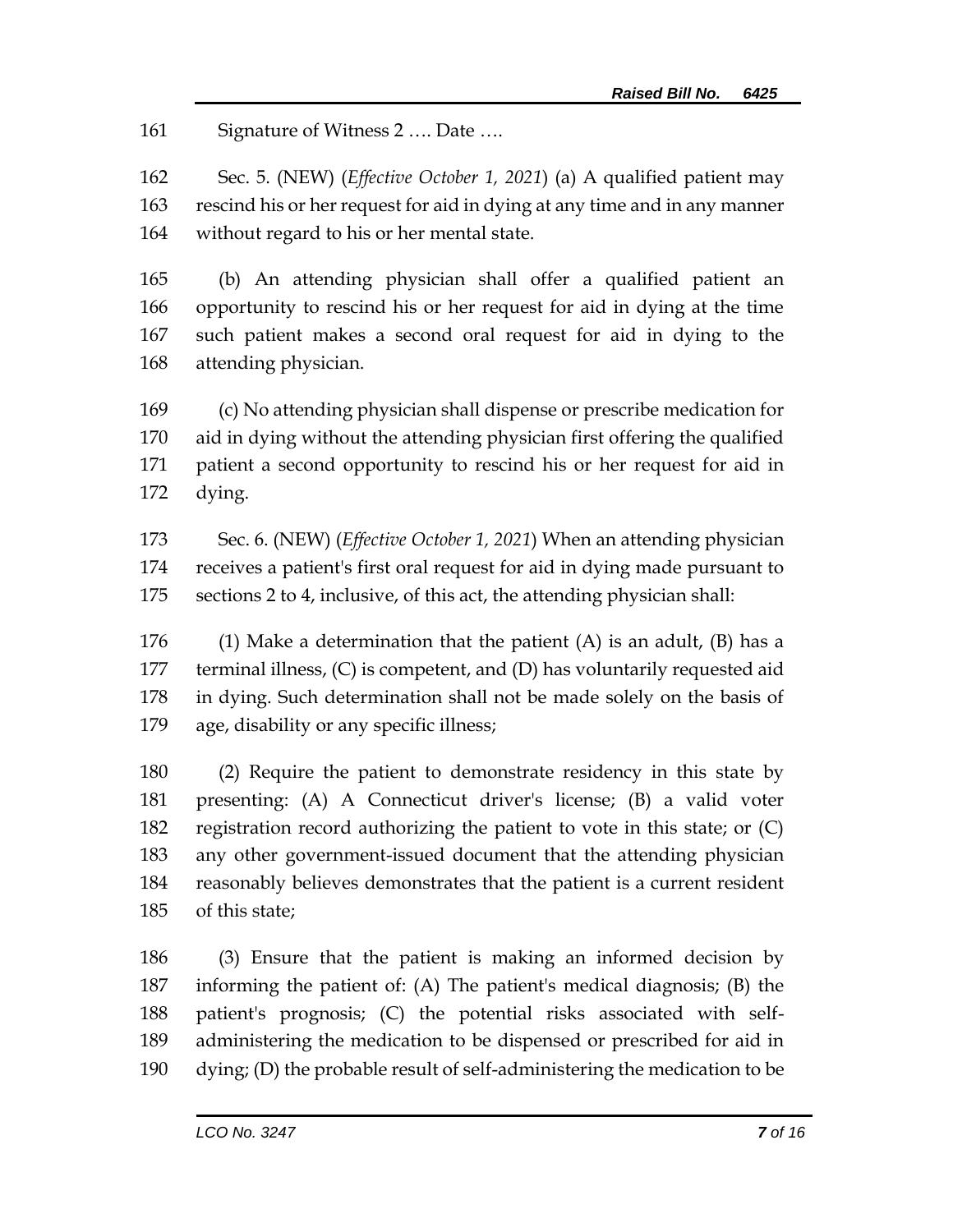dispensed or prescribed for aid in dying; (E) the feasible alternatives to aid in dying and health care treatment options including, but not limited to, palliative care; and (F) the availability of counseling with a psychologist, psychiatrist or licensed clinical social worker; and

 (4) Refer the patient to a consulting physician for medical confirmation of the attending physician's diagnosis of the patient's terminal illness, the patient's prognosis and for a determination that the patient is competent and acting voluntarily in requesting aid in dying.

 Sec. 7. (NEW) (*Effective October 1, 2021*) In order for a patient to be found to be a qualified patient for the purposes of this section, sections 1 to 6, inclusive, of this act and sections 8 to 19, inclusive, of this act, a consulting physician shall: (1) Examine the patient and the patient's relevant medical records; (2) confirm, in writing, the attending physician's diagnosis that the patient has a terminal illness; (3) verify that the patient is competent, is acting voluntarily and has made an informed decision to request aid in dying; and (4) refer the patient for counseling, if required in accordance with section 8 of this act.

 Sec. 8. (NEW) (*Effective October 1, 2021*) (a) If, in the medical opinion of the attending physician or the consulting physician, a patient may be suffering from a psychiatric or psychological condition including, but not limited to, depression, that is causing impaired judgment, either the attending or consulting physician shall refer the patient for counseling to determine whether the patient is competent to request aid in dying.

 (b) An attending physician shall not provide the patient aid in dying until the person providing such counseling determines that the patient is not suffering a psychiatric or psychological condition including, but not limited to, depression, that is causing impaired judgment.

 Sec. 9. (NEW) (*Effective October 1, 2021*) (a) After an attending physician and a consulting physician determine that a patient is a qualified patient, in accordance with sections 6 to 8, inclusive, of this act and after such qualified patient makes a second oral request for aid in dying in accordance with section 3 of this act, the attending physician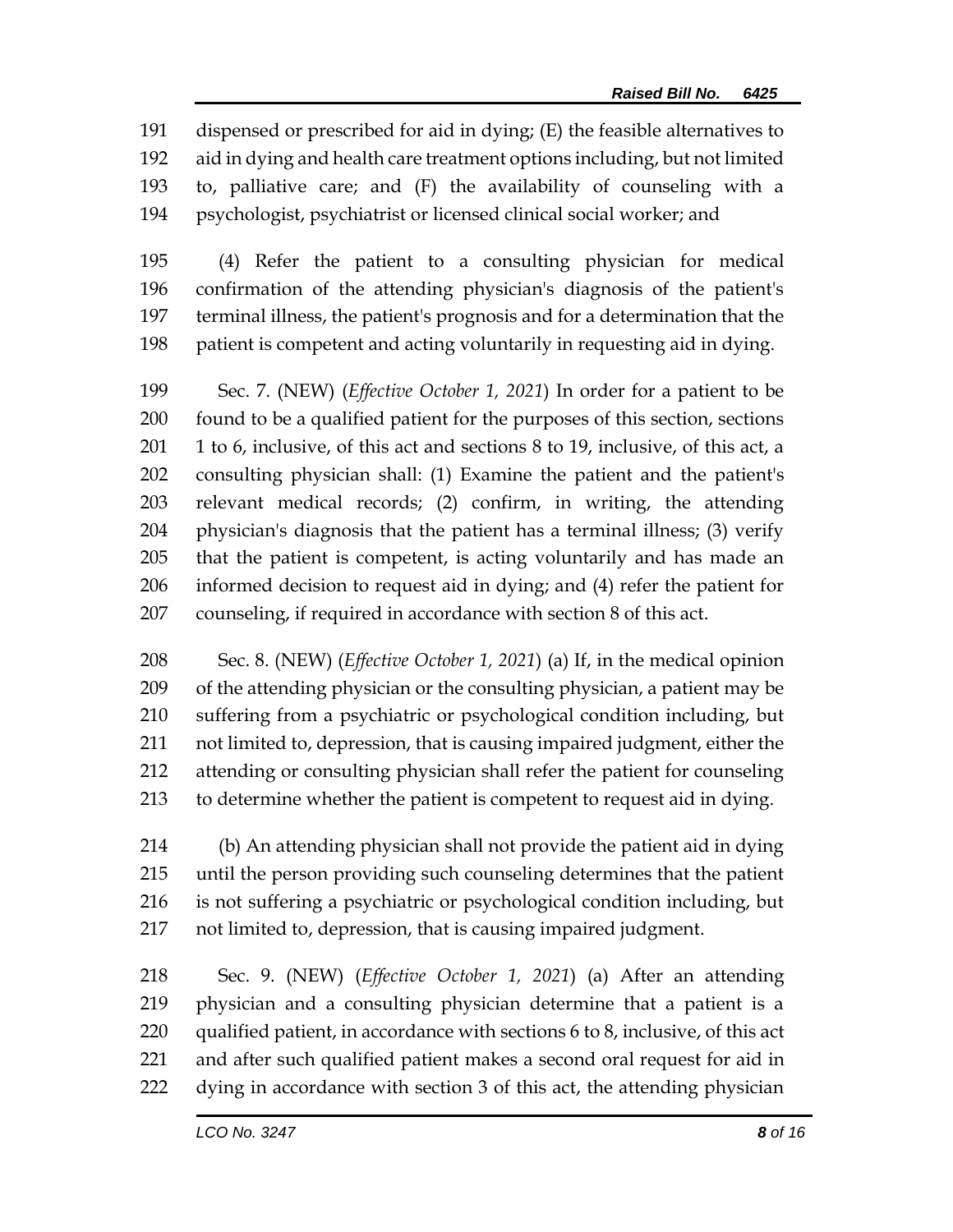shall:

 (1) Recommend to the qualified patient that he or she notify his or her next of kin of the qualified patient's request for aid in dying and inform the qualified patient that a failure to do so shall not be a basis for the denial of such request;

 (2) Counsel the qualified patient concerning the importance of: (A) Having another person present when the qualified patient self- administers the medication dispensed or prescribed for aid in dying; and (B) not taking the medication in a public place;

 (3) Inform the qualified patient that he or she may rescind his or her request for aid in dying at any time and in any manner;

 (4) Verify, immediately before dispensing or prescribing medication for aid in dying, that the qualified patient is making an informed decision;

 (5) Fulfill the medical record documentation requirements set forth in section 10 of this act; and

 (6) (A) Dispense such medication, including ancillary medication intended to facilitate the desired effect to minimize the qualified patient's discomfort, if the attending physician is authorized to dispense such medication, to the qualified patient; or (B) upon the qualified patient's request and with the qualified patient's written consent (i) contact a pharmacist and inform the pharmacist of the prescription, and (ii) personally deliver the written prescription, by mail, facsimile or electronic transmission to the pharmacist, who shall dispense such medication directly to the qualified patient, the attending physician or an expressly identified agent of the qualified patient.

 (b) The person signing the qualified patient's death certificate shall list the underlying terminal illness as the cause of death.

 Sec. 10. (NEW) (*Effective October 1, 2021*) The attending physician shall ensure that the following items are documented or filed in a qualified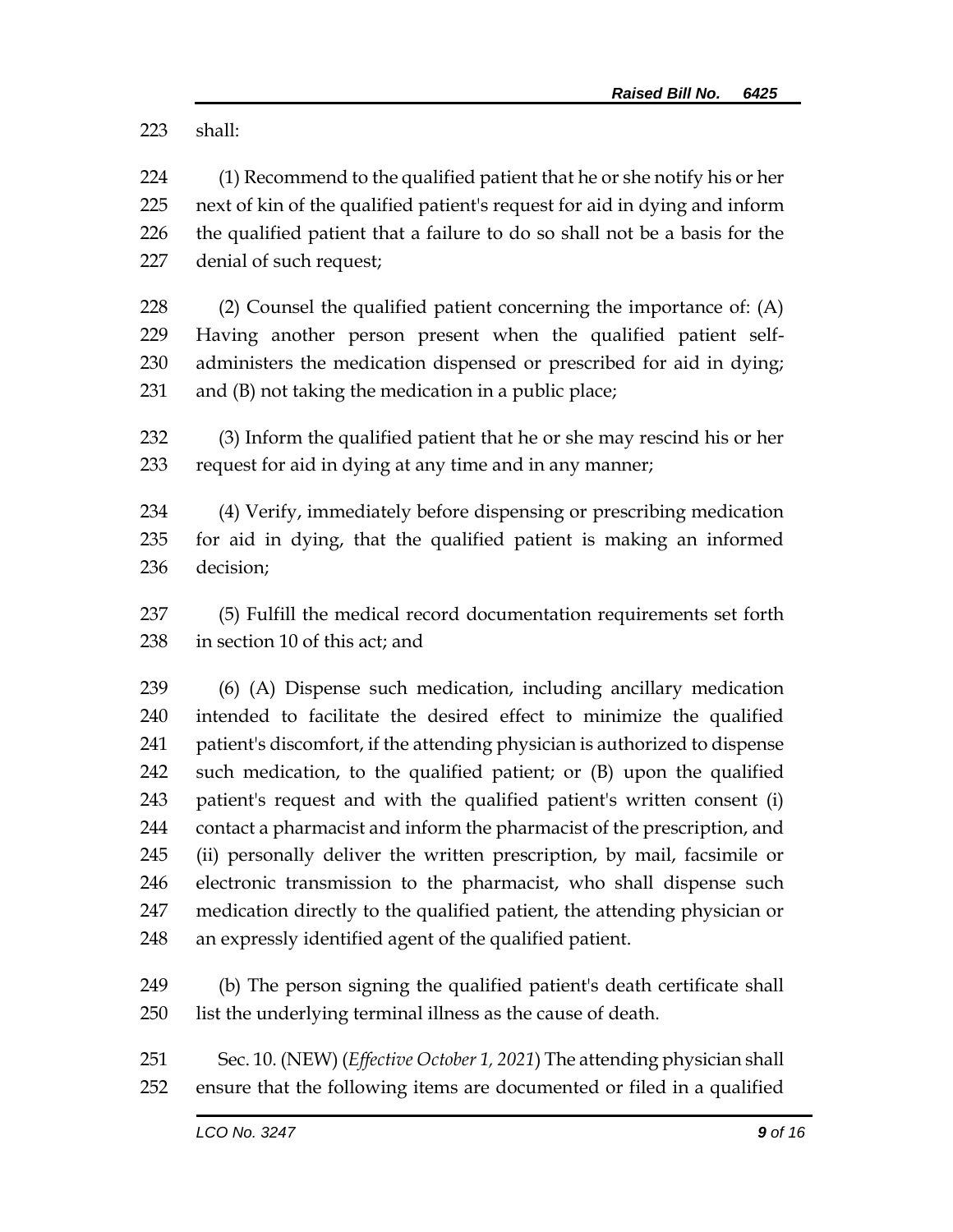patient's medical record:

 (1) The basis for determining that a qualified patient is an adult and a resident of the state;

 (2) All oral requests by a qualified patient for medication for aid in dying;

 (3) All written requests by a qualified patient for medication for aid in dying;

 (4) The attending physician's diagnosis of a qualified patient's terminal illness and prognosis, and a determination that a qualified patient is competent, is acting voluntarily and has made an informed decision to request aid in dying;

 (5) The consulting physician's confirmation of a qualified patient's diagnosis and prognosis, confirmation that a qualified patient is competent, is acting voluntarily and has made an informed decision to request aid in dying;

 (6) A report of the outcome and determinations made during counseling, if counseling was recommended and provided in accordance with section 8 of this act;

 (7) Documentation of the attending physician's offer to a qualified patient to rescind his or her request for aid in dying at the time the attending physician dispenses or prescribes medication for aid in dying; and

 (8) A statement by the attending physician indicating that (A) all requirements under this section and sections 1 to 9, inclusive, of this act have been met, and (B) the steps taken to carry out a qualified patient's request for aid in dying, including the medication dispensed or prescribed.

 Sec. 11. (NEW) (*Effective October 1, 2021*) Any person, other than a qualified patient, in possession of medication dispensed or prescribed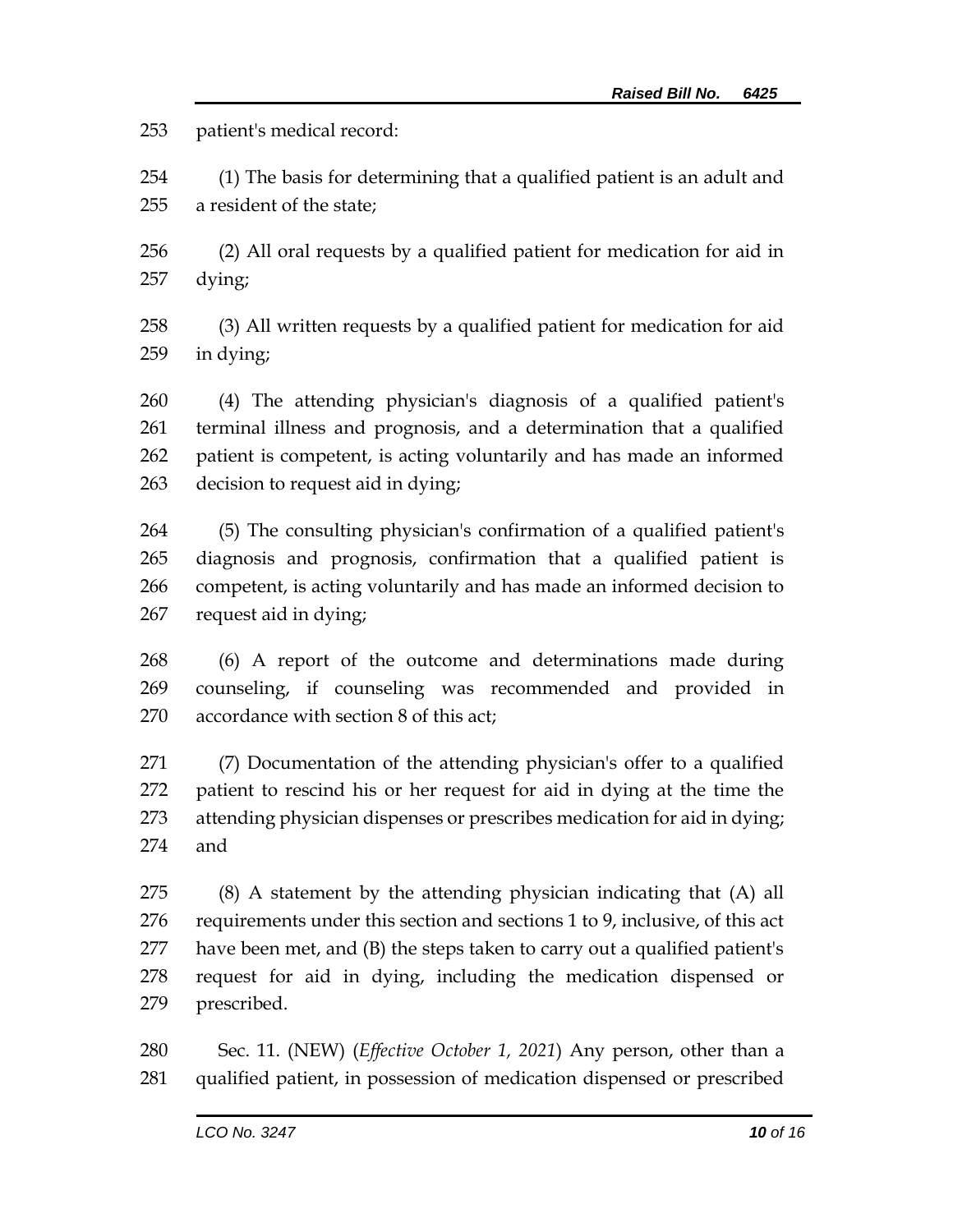for aid in dying that has not been self-administered shall return such medication to the attending physician or the Commissioner of Consumer Protection in accordance with section 21a-252 of the general statutes.

 Sec. 12. (NEW) (*Effective October 1, 2021*) (a) Any provision of a contract, including, but not limited to, a contract related to an insurance policy or annuity, conditioned on or affected by the making or rescinding of a request for aid in dying shall not be valid.

 (b) Any provision of a will or codicil conditioned on or affected by the making or rescinding of a request for aid in dying shall not be valid.

 (c) On and after October 1, 2021, the sale, procurement or issuance of any life, health or accident insurance or annuity policy or the rate charged for any such policy shall not be conditioned upon or affected by the making or rescinding of a request for aid in dying.

 (d) A qualified patient's act of requesting aid in dying or self- administering medication dispensed or prescribed for aid in dying shall not constitute suicide for any purpose, including, but not limited to, a criminal prosecution under section 53a-56 of the general statutes.

 Sec. 13. (NEW) (*Effective October 1, 2021*) (a) As used in this section, "participate in the provision of medication" means to perform the duties of an attending physician or consulting physician, a psychiatrist, psychologist or pharmacist in accordance with the provisions of sections 2 to 10, inclusive, of this act. "Participate in the provision of medication" does not include: (1) Making an initial diagnosis of a patient's terminal illness; (2) informing a patient of his or her medical diagnosis or prognosis; (3) informing a patient concerning the provisions of this section, sections 1 to 12, inclusive, of this act and sections 16 to 19, inclusive, of this act, upon the patient's request; or (4) referring a patient to another health care provider for aid in dying.

 (b) Participation in any act described in sections 1 to 12, inclusive, of this act and sections 16 to 19, inclusive, of this act by a patient, health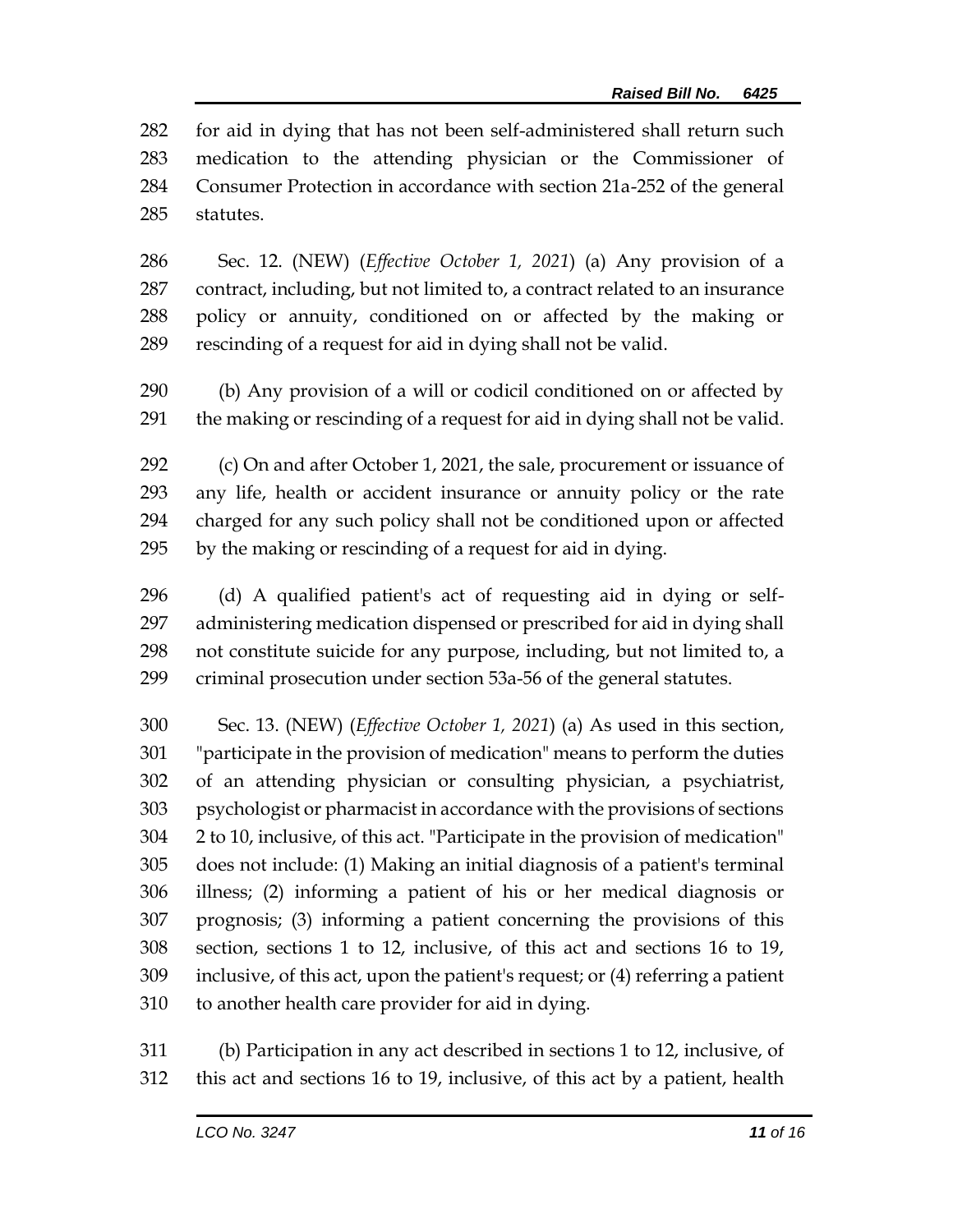care provider or any other person shall be voluntary. Each health care provider shall individually and affirmatively determine whether to participate in the provision of medication to a qualified patient for aid in dying. A health care facility shall not require a health care provider to participate in the provision of medication to a qualified patient for aid in dying, but may prohibit such participation in accordance with subsection (d) of this section.

 (c) If a health care provider or health care facility chooses not to participate in the provision of medication to a qualified patient for aid in dying, upon request of a qualified patient, such health care provider or health care facility shall transfer all relevant medical records to any health care provider or health care facility, as directed by a qualified patient.

 (d) A health care facility may adopt written policies prohibiting a health care provider associated with such health care facility from participating in the provision of medication to a patient for aid in dying, provided such facility provides written notice of such policy and any sanctions for violation of such policy to such health care provider. Notwithstanding the provisions of this subsection or any policies adopted in accordance with this subsection, a health care provider may: (1) Diagnose a patient with a terminal illness; (2) inform a patient of his or her medical prognosis; (3) provide a patient with information concerning the provisions of this section, sections 1 to 12, inclusive, of this act and sections 16 to 19, inclusive, of this act, upon a patient's request; (4) refer a patient to another health care facility or health care provider; (5) transfer a patient's medical records to a health care provider or health care facility, as requested by a patient; or (6) participate in the provision of medication for aid in dying when such health care provider is acting outside the scope of his or her employment or contract with a health care facility that prohibits participation in the provision of such medication.

 (e) Except as provided in a policy adopted in accordance with subsection (d) of this section, no health care facility may subject an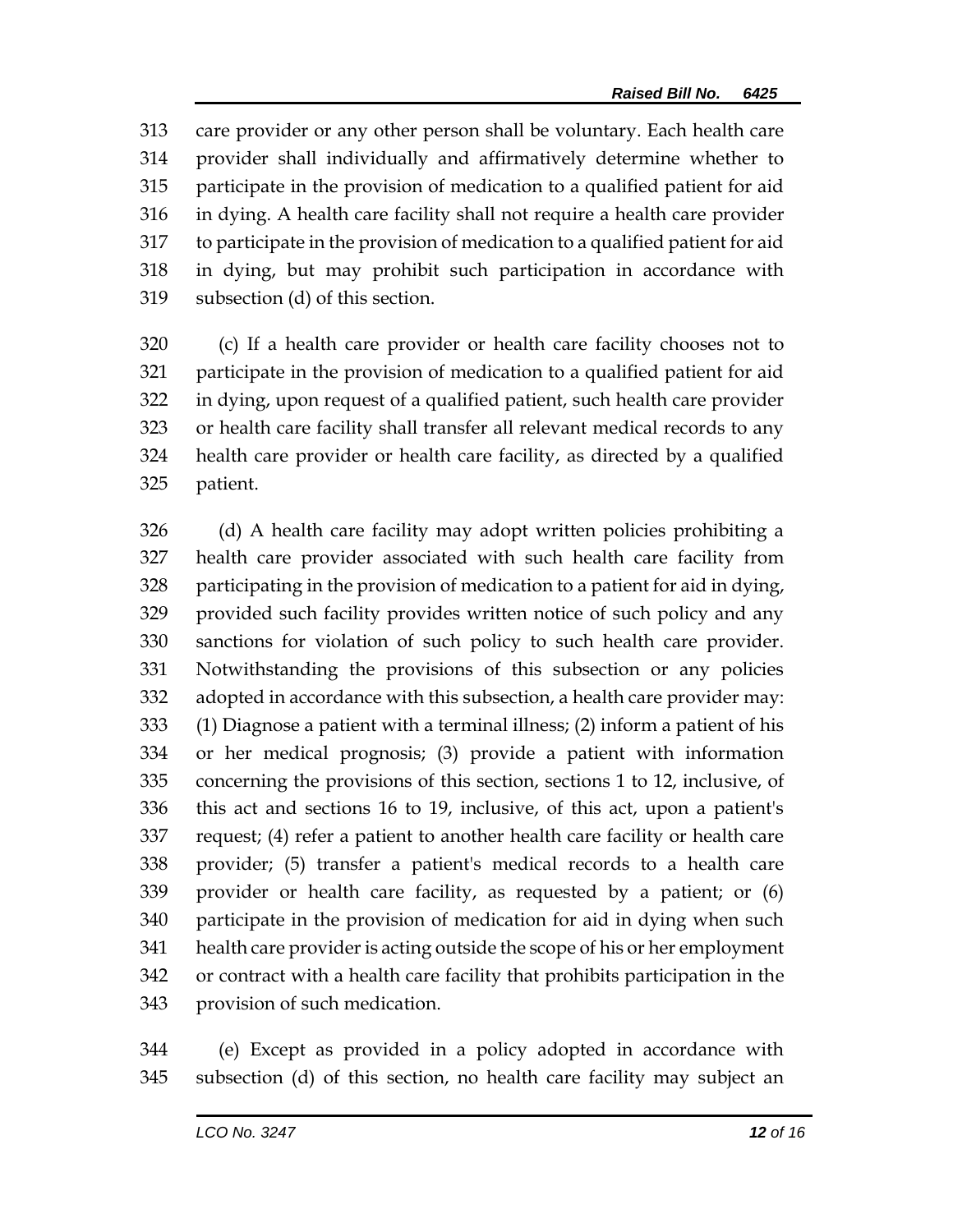employee or other person who provides services under contract with the health care facility to disciplinary action, loss of privileges, loss of membership or any other penalty for participating, or refusing to participate, in the provision of medication or related activities in good faith compliance with the provisions of this section, sections 1 to 12, inclusive, of this act and sections 16 to 19, inclusive, of this act.

 Sec. 14. (NEW) (*Effective October 1, 2021*) (a) A person is guilty of murder when such person, without authorization of a patient, wilfully alters or forges a request for aid in dying, as described in sections 3 and 4 of this act, or conceals or destroys a rescission of such a request for aid in dying with the intent or effect of causing the patient's death.

 (b) A person is guilty of murder when such person coerces or exerts undue influence on a patient to complete a request for aid in dying, as described in sections 3 and 4 of this act, or coerces or exerts undue influence on a patient to destroy a rescission of such request with the intent or effect of causing the patient's death.

 Sec. 15. (NEW) (*Effective October 1, 2021*) (a) Nothing in sections 1 to 14, inclusive, of this act or sections 16 to 19, inclusive, of this act authorizes a physician or any other person to end another person's life by lethal injection, mercy killing, assisting a suicide or any other active euthanasia.

 (b) Nothing in sections 1 to 14, inclusive, of this act or section 16 to 19, inclusive, of this act authorizes a health care provider or any person, including a qualified patient, to end the qualified patient's life by intravenous or other parenteral injection or infusion, mercy killing, homicide, murder, manslaughter, euthanasia, or any other criminal act.

 (c) Any actions taken in accordance with sections 1 to 14, inclusive, of this act or sections 16 to 19, inclusive, of this act, do not, for any purposes, constitute suicide, assisted suicide, euthanasia, mercy killing, homicide, murder, manslaughter, elder abuse or neglect or any other civil or criminal violation under the general statutes.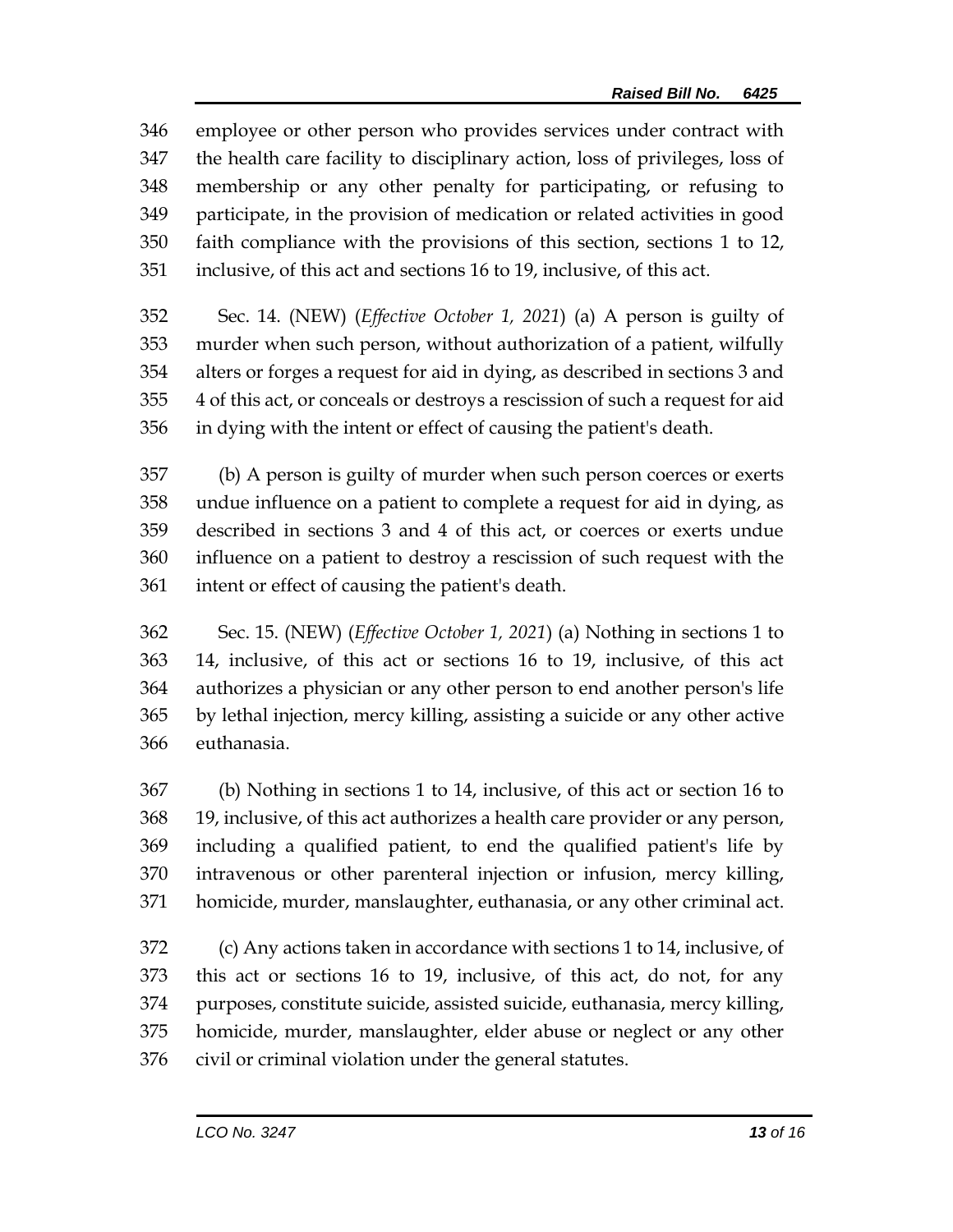(d) No action taken in accordance with sections 1 to 14, inclusive, of this act or sections 16 to 19, inclusive, of this act shall constitute causing or assisting another person to commit suicide in violation of section 53a-54a or 53a-56 of the general statutes.

 (e) No person shall be subject to civil or criminal liability or professional disciplinary action, including, but not limited to, revocation of such person's professional license, for (1) participating in the provision of medication or related activities in good faith compliance with the provisions of sections 1 to 14, inclusive, of this act and sections 16 to 19, inclusive, of this act, or (2) being present at the time a qualified patient self-administers medication dispensed or prescribed for aid in dying.

 (f) An attending physician's dispensing of, or issuance of a prescription for medication for aid in dying or a patient's request for aid in dying, in good faith compliance with the provisions of sections 1 to 19, inclusive, of this act shall not constitute neglect for the purpose of any law or provide the sole basis for appointment of a guardian or conservator for such patient.

 Sec. 16. (NEW) (*Effective October 1, 2021*) Sections 1 to 15, inclusive, of this act or sections 17 to 19, inclusive, of this act do not limit liability for civil damages resulting from negligent conduct or intentional misconduct by any person.

 Sec. 17. (NEW) (*Effective October 1, 2021*) (a) Any person who knowingly possesses, sells or delivers medication dispensed or prescribed for aid in dying for any purpose other than delivering such medication to a qualified patient, or returning such medication in accordance with section 11 of this act, shall be guilty of a class D felony.

 (b) Nothing in sections 1 to 16, inclusive, of this act or section 18 or 19 of this act shall preclude criminal prosecution under any provision of law for conduct that is inconsistent with said sections.

Sec. 18. (NEW) (*Effective October 1, 2021*) Nothing in sections 1 to 17,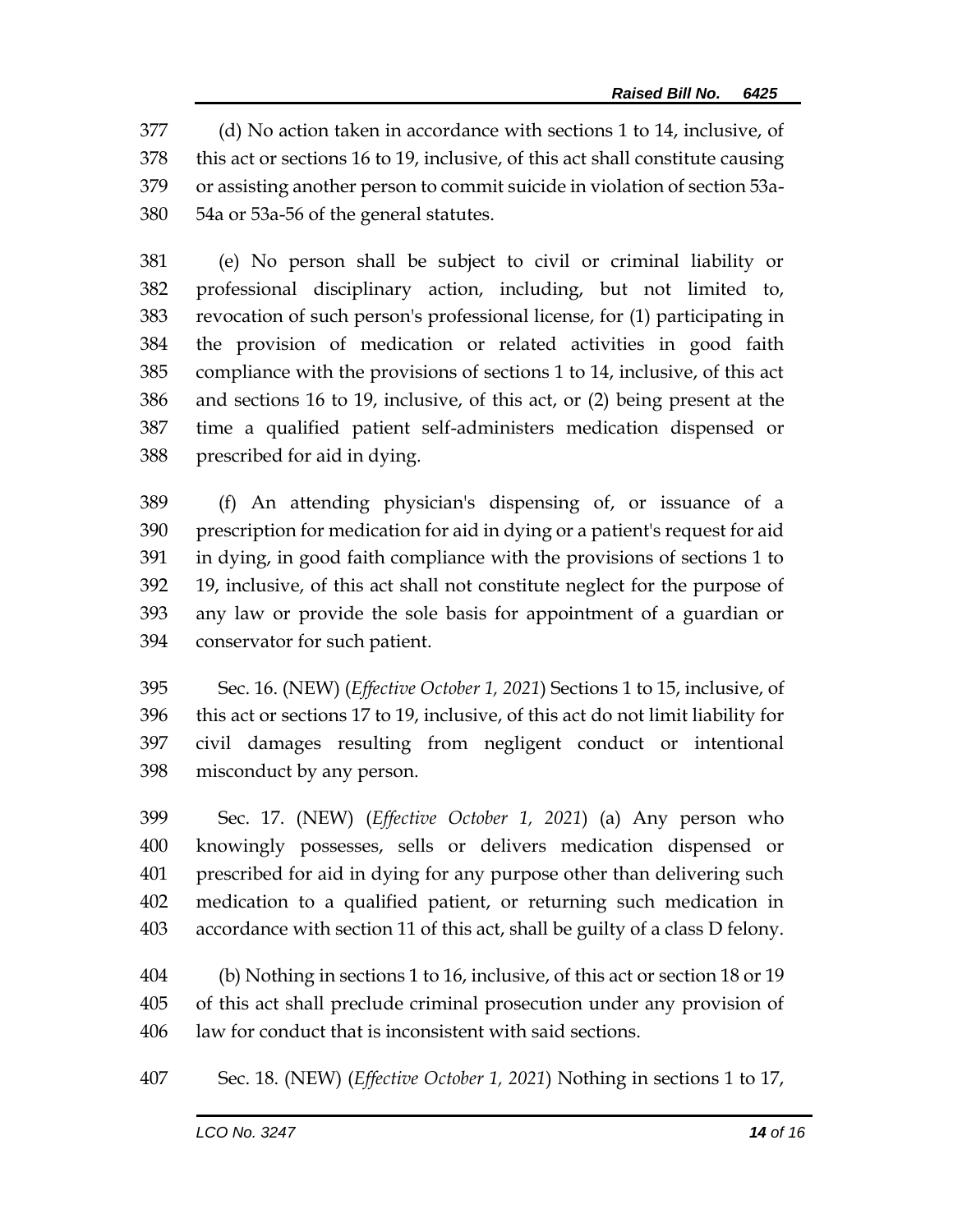408 inclusive, of this act or section 19 of this act shall limit the jurisdiction or

- 409 authority of the nonprofit entity designated by the Governor to serve as
- 410 the Connecticut protection and advocacy system under section 46a-10b
- 411 of the general statutes.
- 412 Sec. 19. (NEW) (*Effective October 1, 2021*) No person who serves as an 413 attending physician or consulting physician shall inherit or receive any 414 part of the estate of such qualified patient, whether under the provisions 415 of law relating to intestate succession or as a devisee or legatee, or 416 otherwise under the will of such qualified patient, or receive any 417 property as beneficiary or survivor of such qualified patient after such 418 qualified patient has self-administered medication dispensed or 419 prescribed for aid in dying.

| This act shall take effect as follows and shall amend the following |                 |             |  |
|---------------------------------------------------------------------|-----------------|-------------|--|
| sections:                                                           |                 |             |  |
|                                                                     |                 |             |  |
| Section 1                                                           | October 1, 2021 | New section |  |
| Sec. 2                                                              | October 1, 2021 | New section |  |
| Sec. 3                                                              | October 1, 2021 | New section |  |
| Sec. 4                                                              | October 1, 2021 | New section |  |
| Sec. 5                                                              | October 1, 2021 | New section |  |
| Sec. 6                                                              | October 1, 2021 | New section |  |
| Sec. 7                                                              | October 1, 2021 | New section |  |
| Sec. 8                                                              | October 1, 2021 | New section |  |
| Sec. 9                                                              | October 1, 2021 | New section |  |
| Sec. 10                                                             | October 1, 2021 | New section |  |
| Sec. 11                                                             | October 1, 2021 | New section |  |
| Sec. 12                                                             | October 1, 2021 | New section |  |
| Sec. 13                                                             | October 1, 2021 | New section |  |
| Sec. 14                                                             | October 1, 2021 | New section |  |
| Sec. 15                                                             | October 1, 2021 | New section |  |
| Sec. 16                                                             | October 1, 2021 | New section |  |
| Sec. 17                                                             | October 1, 2021 | New section |  |
| Sec. 18                                                             | October 1, 2021 | New section |  |
| Sec. 19                                                             | October 1, 2021 | New section |  |

### *Statement of Purpose:*

To provide aid in dying to terminally ill patients.